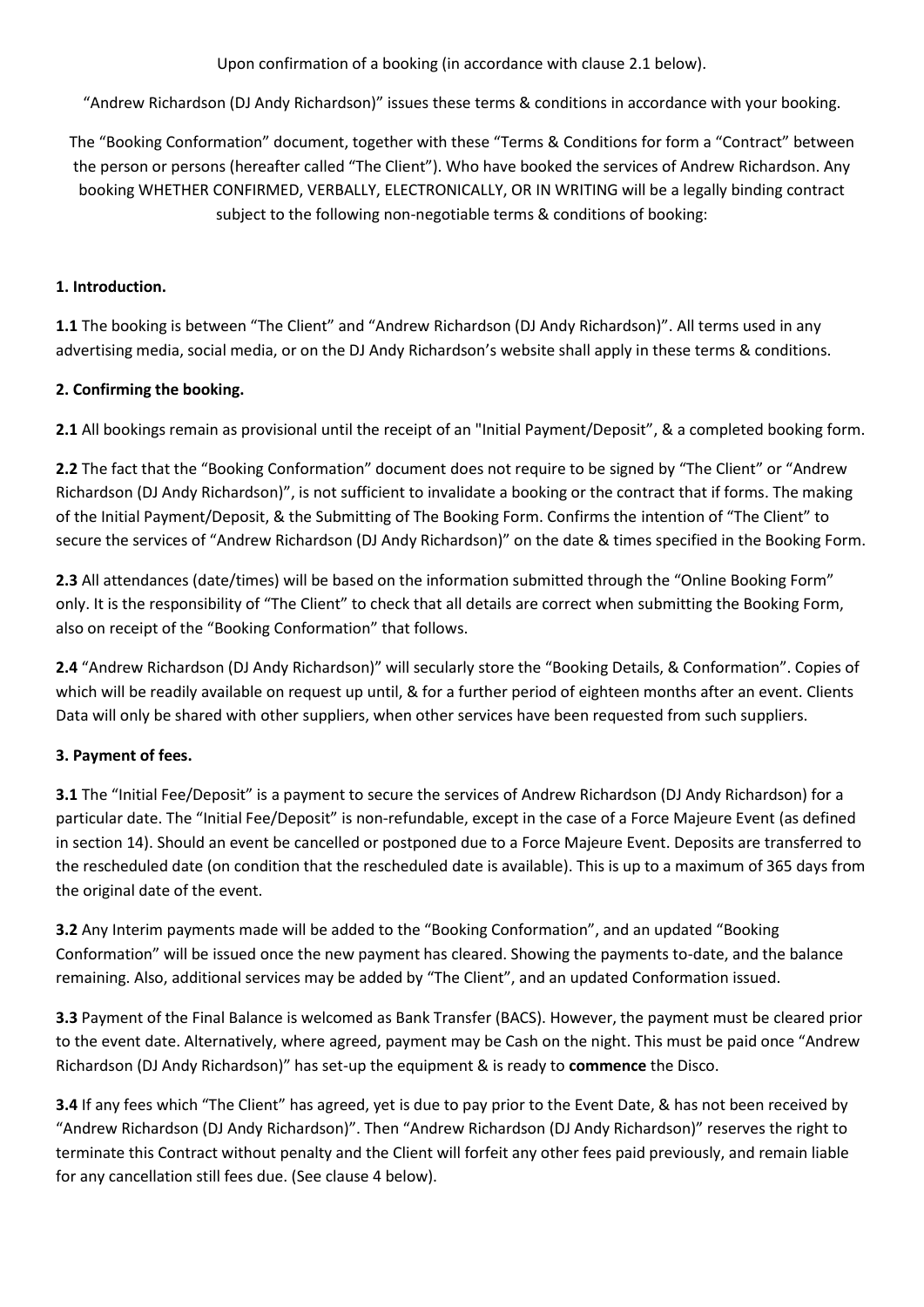#### **4. Cancellations by "The Client".** YOUR ATTENTION IS DRAWN SPECIFICALLY TO THIS).

**4.1** "The Client" shall have the right to terminate the booking only in the case of a "Force Majeure Event" (as defined in section 14) provided that "The Client" informs "Andrew Richardson (DJ Andy Richardson)" as soon as reasonably practicable on becoming aware of the "Force Majeure Event".

**4.2 1** Where a "The Client" has cancelled a booking that was not in accordance with clause 4.1. Then "Andrew Richardson (DJ Andy Richardson)" shall use all reasonable endeavours to try to secure an alternative booking on the booking date. If "Andrew Richardson (DJ Andy Richardson)" is successful for an equal, or higher fee. Then the client will not be liable to pay the balance.

**4.3.1** If "The Client" does not cancel a Contract in accordance with clause 4.1 or for any reason other than a Force Majeure Event, and "Andrew Richardson (DJ Andy Richardson)"in unable to re-sell the date. The Client shall be liable to pay a cancellation fee, in addition to loss of the "Initial Fee/deposit", calculated as follows:

#### **CANCELLATION PERIOD & CANCELLATION FEE's**

Initial Payments/Deposits are not refundable.

| If the Booking cancelled more than 91 days before the Event date -------- 0% of the final Balance is Due. |
|-----------------------------------------------------------------------------------------------------------|
| If the Booking cancelled 90 to 61 days before the Event date -<br>-50% of the final Balance is Due.       |
| If the Booking cancelled 60 to 31 days before the Event date<br>---75% of the final Balance is Due.       |
| If the Booking cancelled 30 days or less before the Event date<br>--100% of the final Balance is Due.     |

**4.3.2** Bookings made with less than 30 Days to the Booking Date require 50% of the entire fee as an "Initial Payment/Deposit" in order to secure the booking. Booking with less than 30 days do have 48-hour cooling off period from when the initial payment/deposit was made. Should the booking be cancelled within the 48-hour period. Then the initial payment/deposit will be returned, less a 10% admin fee. If cancelled after the 48 hours, then the full fee is due. Other than a Force Majeure Event.

**4.3.3** Bookings with no actual fee, or a reduced fee. (Charitable events, disco as a prize, etc) are still governed by these terms & Cancelation Fees. Such booking will still have a full fee attached. but discounted accordingly. In the event of a cancelation that does not meet the terms of a Force Majeure Event, then the full cancelation fee may be incurred.

**4.4.1** All cancellation fees to be paid within 14 days of the Event Date. If after a 14-day reminder, payment remains outstanding. Legal action will automatically begin, & any additional fees will be added to the outstand fee. Such surcharge together with all other charges and legal fees incurred will be the responsibility of "The Client".

**4.5** It is the responsibility of "The Client" to ensure their Venue's staff will allow "Andrew Richardson (DJ Andy Richardson)" to perform on the booked date. Should a Venue's staff implement restrictions that result in the disco performance not being taking place. The Client will also remain liable to pay the final balance.

#### **5. Cancellation by the Artist**

**5.1** "Andrew Richardson (DJ Andy Richardson)" shall have the right to terminate this Contract only on the occurrence of a Force Majeure Event (as defined in section 14). "Andrew Richardson (DJ Andy Richardson)" will inform "The Client" as soon as reasonably practicable on becoming aware of the "Force Majeure Event".

**5.2** Where "Andrew Richardson (DJ Andy Richardson)" is unable though other reasons, than a "Force Majeure Event". He will make all reasonable attempts to find a suitable replacement, whose of a similar standard, style and cost. Should a suitable replacement not be acceptable by the client? Then the onus lies with "The Client" to source their own replacement. In this case, "Andrew Richardson (DJ Andy Richardson)" will repay any fees that he's already received from "The Client". Please Note. At no point will the liability of Andrew Richardson (DJ Andy Richardson) extend beyond the original cost of his services quoted in the booking conformation.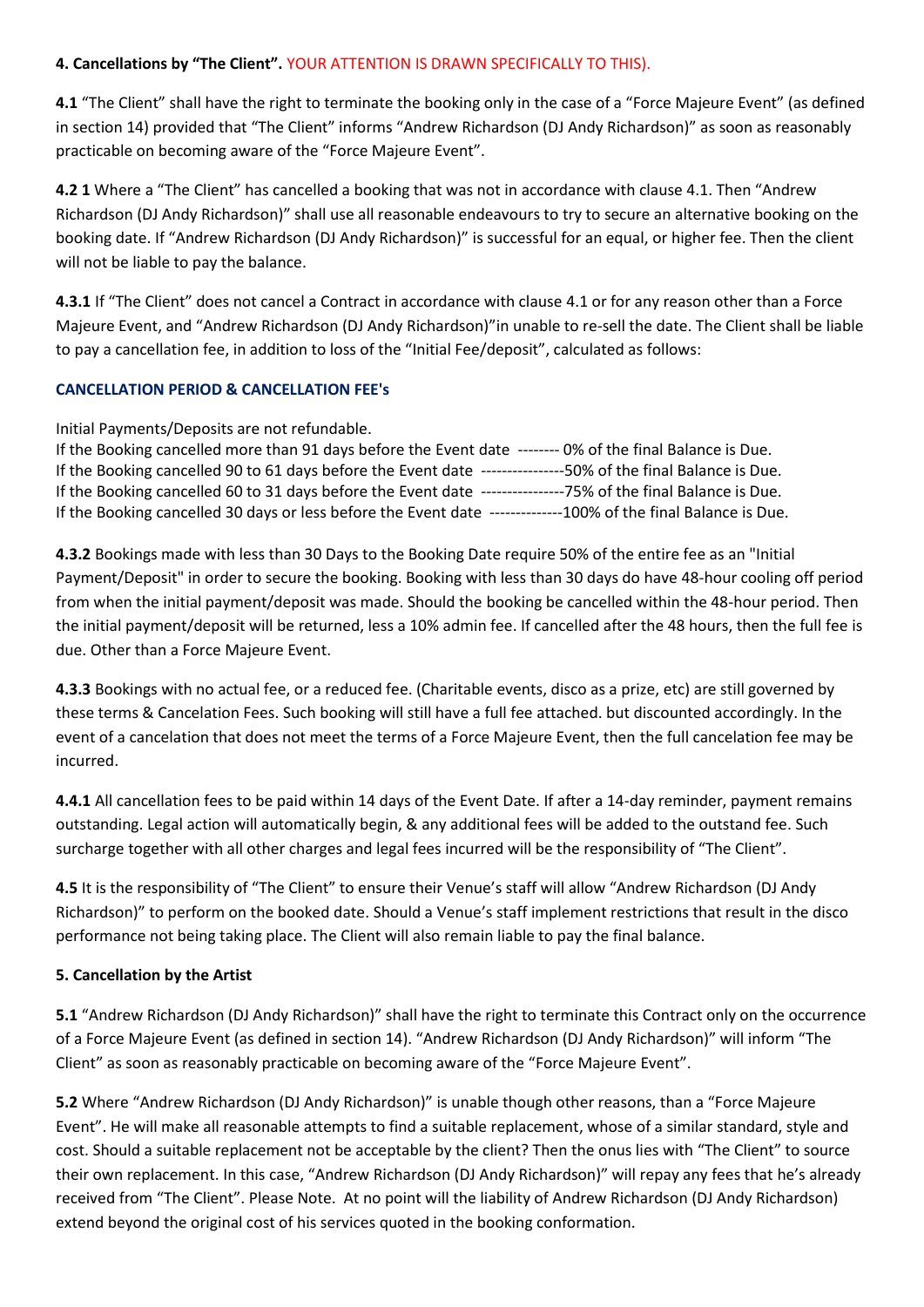**5.3** No refund shall be given to "The Client" against the Initial Fee/Deposit already paid, & no administration charge will be made to "Andrew Richardson (DJ Andy Richardson)", if a replacement artist of similar value can be arranged. However, should a replacement charge a lower fee, then "The Client" will be refunded an amount pro rata to the difference in fees, & the replacement artist will be due their agreed fee.

**5.4** In the event of a last-minute emergency. The Client" does have the right to reject any replacement. However, if "The Client" is happy for the replacement DJ to perform. Then all fees transfer as per the original booking criteria to the replacement DJ.

**5.5** Should "Andrew Richardson (DJ Andy Richardson)" fail to attend a booking, through reasons that are totally beyond his control. Then at no point will any liability exceed beyond the actual quoted fee of "Andrew Richardson (DJ Andy Richardson)" for that specific event.

# **6. Changes to the Event Date, Times, or Location.**

**6.1** Changes must be agreed between "The Client" & "Andrew Richardson (DJ Andy Richardson)", prior to the start of any performance. If in the event of a change to the event date, then all fees transfer.

**6.2** If "The Client" accepts that the overall fee may change if the Date, Times, or Location are altered by the client. Any changes must be agreed with "Andrew Richardson (DJ Andy Richardson)". Also will be subject to these terms and conditions, once a new Booking Conformation is issued.

**6.3** If the new date is not available with The Artist. Then the terms laid out in section 5 will apply, as a booking Cancellation by "The Client".

# **7. On the Day, Delays to Event schedules**

**7.1** If due to the late starting or the over running of formalities (i.e., Wedding Speeches). Or alterations to the Event schedule, which are no fault of "Andrew Richardson (DJ Andy Richardson)". Resulting in "Andrew Richardson (DJ Andy Richardson)" not being able to start at the time shown on the "Booking Conformation" there will be no reduction in the fee to "Andrew Richardson (DJ Andy Richardson)".

**7.2** "Andrew Richardson (DJ Andy Richardson)" has the right to refuse to finish later than the contracted finish time without penalty.

# **8. Extended performance fees.**

**8.1** Should "The Client" wish to extend the finish time on the day, & "Andrew Richardson (DJ Andy Richardson)" AGREES to perform for longer than the stated performance times. There is an additional "On The Day" charge of £50 per full or part hour. This payment is to be made before any additional time begins. Extended time must also be fully agreed with the Venue management before commencement. No refund will be made, should The Venue later change their decision on the extension.

**8.2** "Andrew Richardson (DJ Andy Richardson)" has the right to refuse to extend their performance times without penalty or remorse.

# **9. Photographs, Video & Sound recording of events**

**9.1** "Andrew Richardson (DJ Andy Richardson)" reserves the right to record some, or all of any event for future marketing. This may be in video, still image, or audio. It is responsibility of "The Client" to inform "Andrew Richardson (DJ Andy Richardson)" prior to the event, if they have reservations or objections to this. Also, if they do not wish the images to be used for future marketing (including social media).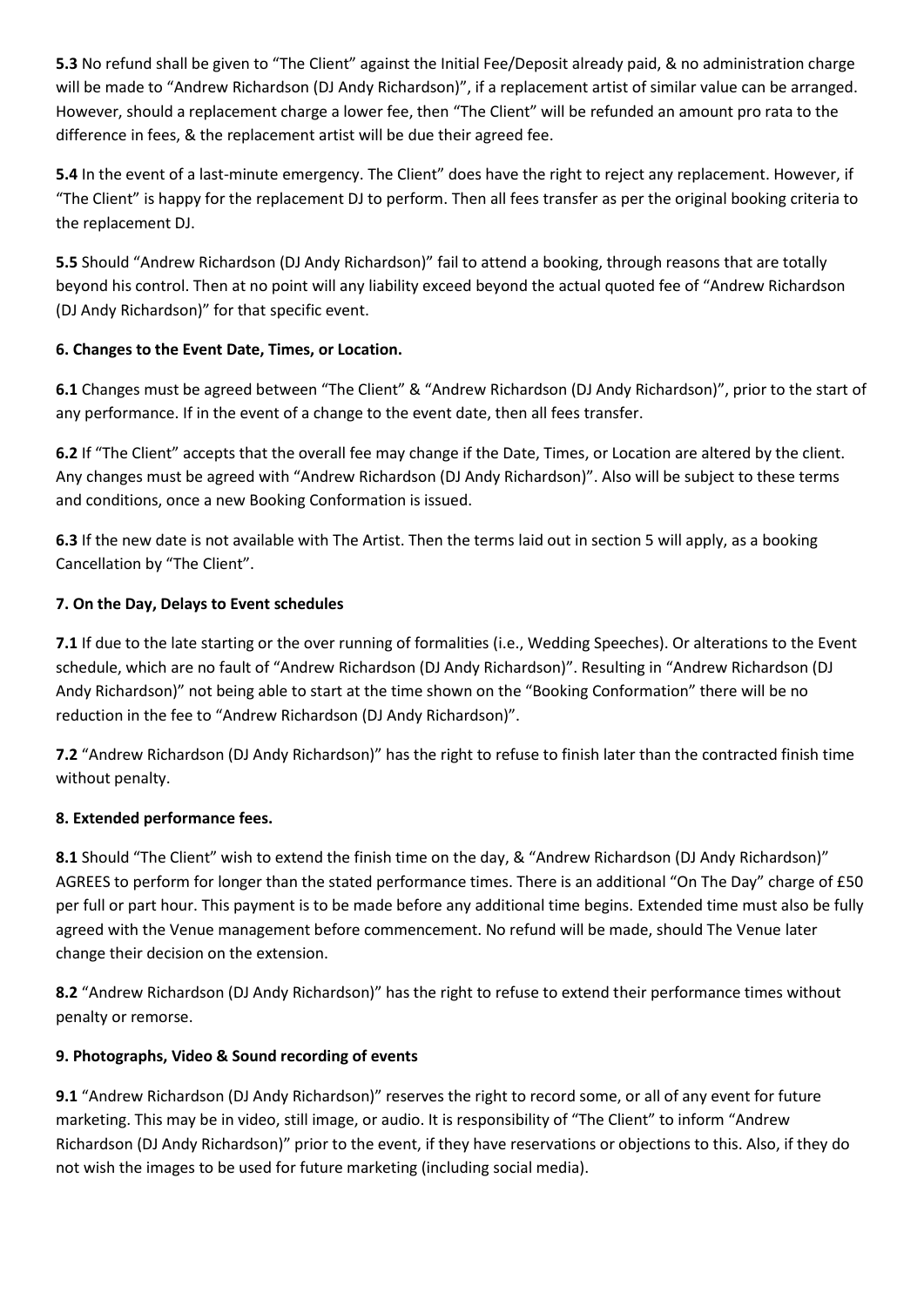### **10. Sound Levels, Lighting, & Effects.**

**10.1**"Andrew Richardson (DJ Andy Richardson)" will always endeavour to maintain volume levels, that are acceptable to the Venue management for each event. If this is not acceptable to "The Client", then it will be the responsibility of "The Client" to liaise with the Venue management.

**10.2.1** "Andrew Richardson (DJ Andy Richardson)" cannot be held responsible for a non-performance, due to a Venue's sound limiter being set so low that it does not allow any form of amplified music. Or if only an extra low sound level is possible, due to the limiter.

**10.2.2** It is the responsibility of "The Client" to inform the Artist if a sound limiter is fitted in the Venue, prior to the Event date. Also, to what level the limiter is set.

**10.3** "Strobe Effect Lighting" is often used. It is the responsibility of "The Client" to advise "Andrew Richardson (DJ Andy Richardson)" if the use of "Strobe" lighting is not to be used. Including "LED Strobe Effect". "Andrew Richardson (DJ Andy Richardson)" can't be held liable if he has not been informed.

**10.4** "Haze". Unlike the smoke machines of the past, Haze is simply a fine mist that enhances the lighting. If the Client has requested the use of Haze, "Andrew Richardson (DJ Andy Richardson)" can't be held responsible if the venue refuses the use. "Andrew Richardson (DJ Andy Richardson)" will not be responsible for any action by 3rd parties, if "Haze" is used.

**10.5** "Confetti & Confetti Canons". Only compressed air cannons are used/supplied by "Andrew Richardson (DJ Andy Richardson)". It is the responsibility of "The Client" to ensure the Venue allows the use such Confetti and/or Confetti Cannons. It's worth noting that Confetti paper can stain clothing if it gets wet. "Andrew Richardson (DJ Andy Richardson)" at no point will not be held responsible for damage and /or cleaning caused by the Confetti cannon's usage.

#### **11. Behaviour of Clients & Clients Guests**

**11.1** "Andrew Richardson (DJ Andy Richardson)" takes a Zero Tolerance to any form of Threatening or Abusive Behaviour. Any such behaviour will result in an immediate short-term stoppage of the music. Should any person or persons behaviour continue in this manner? This will result in a complete termination of the engagement, without any form of a refund.

**11.2** Any booking where there is not professionally manned bar, serving alcoholic beverages (i.e. private residences or village halls, with a free/self-supply bar). The client will ensure that at least one named, designated non-alcohol drinking adult will remain onsite throughout the duration of the booking.

**11.3** If any of the equipment used by "Andrew Richardson (DJ Andy Richardson)" is damaged by an act or omission, or through being interfered with by "The Client", or a guest of "The Client". Then "The Client" will accept they will be charged for the full repair/replacement of any equipment damaged. "The Client", or guest(s) at any event are not insured to operate any of the equipment operated by Andrew Richardson (DJ Andy Richardson)". Only if invited by, & only when completely supervised by Andrew Richardson (DJ Andy Richardson) may an exception be allowed?

**11.4** Whilst Andrew Richardson (DJ Andy Richardson)" will ensure his performance area remains safe. The Client is reminded that guest's children should not enter the performance/work area unsupervised. Andrew Richardson (DJ Andy Richardson)" has the right to temporary stop proceedings, if parents repeatedly allow their children to enter the performance area, or interfere with equipment.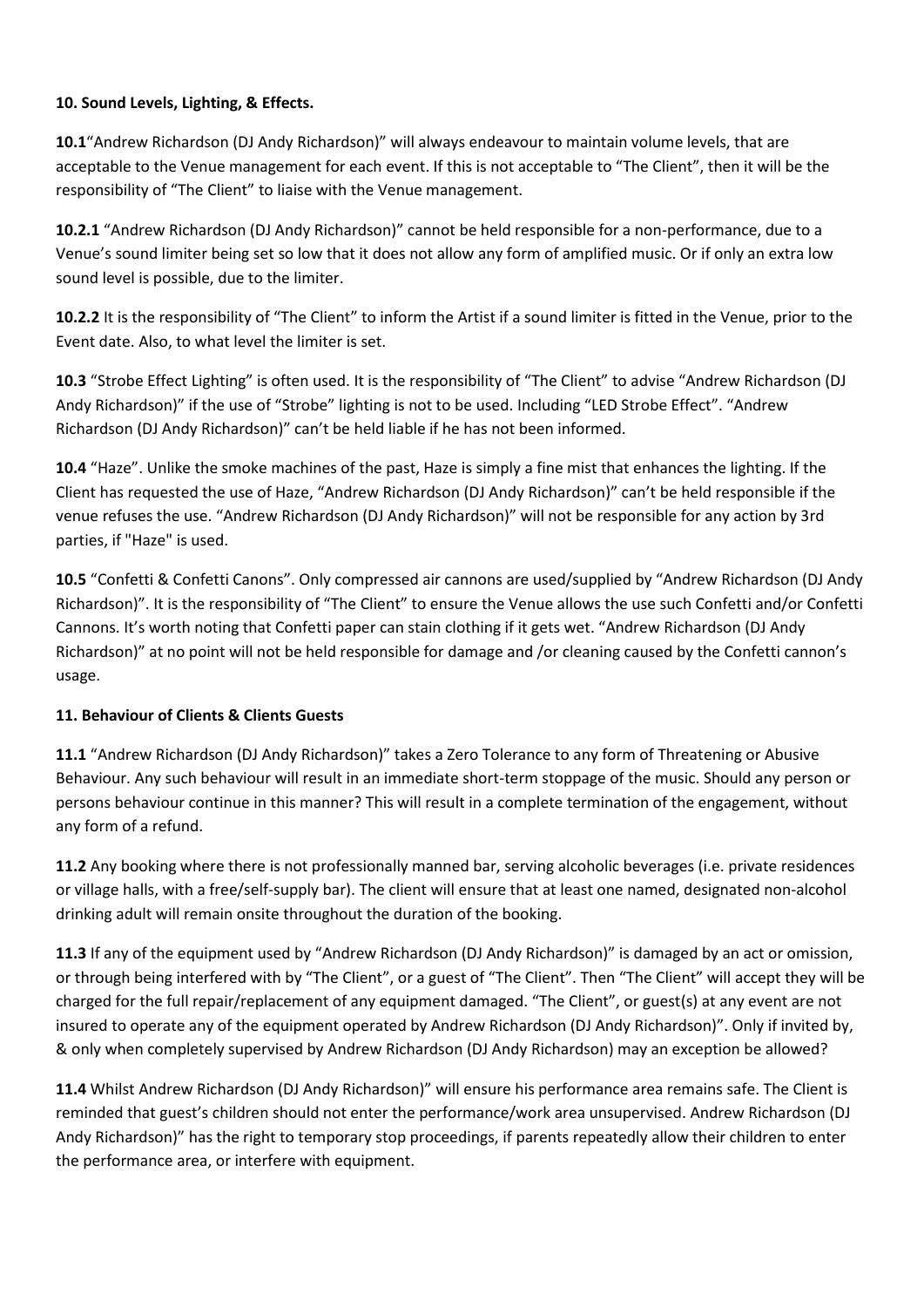**11.5** It is agreed by "The Client" that all equipment supplied by "Andrew Richardson (DJ Andy Richardson)" is solely to be operated by "Andrew Richardson (DJ Andy Richardson)". On occasion that other artists may perform via equipment supplied by "Andrew Richardson (DJ Andy Richardson)". This is on the condition that both "The Client" & the artist(s) has previously advised & agreed with Andrew Richardson (DJ Andy Richardson)" prior to the event.

### **12. Power Requirements.**

**12.1** Adequate mains electrical power will be required to operate. This is a minimum of a twin 13A (or single 16A) outlet, within 20meters of the area to be used by the Artist.

**12.2** In the event of a power failure to the Venue. Andrew Richardson (DJ Andy Richardson)" will remain at the Venue for the duration of the performance period. Should power not be restored, Andrew Richardson (DJ Andy Richardson)"is not liable to refund any fee. .

**12.3** If the Andrew Richardson (DJ Andy Richardson)" is to perform within a Marquee, Tipi, or temporary building. It is the responsibility of "the Client" to ensure that a clean mains supply of adequate wattage is provided. "The Client" must also inform Andrew Richardson (DJ Andy Richardson)" prior to the Event date if the if the power is supplied by generator.

# **13. Performance & Working Area(s).**

**13.1** The performance area is defined as the space used to accommodate the disco equipment, once set-up. The working area is defined at the space required to operate the equipment. It's worth Noting. The absolute minimum required, is a floor area of 3m by 1.5m, with a height of 2.5m.

**13.2** It is the responsibility of "The Client" to ensure that the Venue, or the area within the Venue has adequate space to accommodate the equipment used by Andrew Richardson (DJ Andy Richardson)". Andrew Richardson (DJ Andy Richardson)" will not be held responsible on the day, if a smaller system has to be used due to lack of performing/working space.

**13.2** A "Risk Assessment" of the Venue & performance area will always be done on arrival by Andrew Richardson (DJ Andy Richardson)". If the Venue, or the allocated area within the Venue is deemed unsafe (either electrically or physically). No Equipment will be setup until a safe/alternate solution can be found. Andrew Richardson (DJ Andy Richardson)" will assist in helping to find a solution, however the liability remains the responsibility of "The Client" to resolve this with the Venue staff.

**14. Force Majeure Event.** Covid evaluates as a "Force Majeure Event".

**14.1** A "Force Majeure Event" occurs where a party is unable to comply with its obligations under this Contract for a reason outside of its control (such as war, fire, death, illness or other capacity certified by a properly qualified medical practitioner, epidemic, pandemic, accident, civil commotion, national calamity, order of Government or Local Authority having jurisdiction in the matter, changes in law, foreign government policy, act of God) and which is not attributable to act or failure to take preventive action by the Artist or Client. Andrew Richardson (DJ Andy Richardson)" Liability will never at any point extend beyond the initial cost of his services, or that of any 3rd party service booked via Andrew Richardson (DJ Andy Richardson).